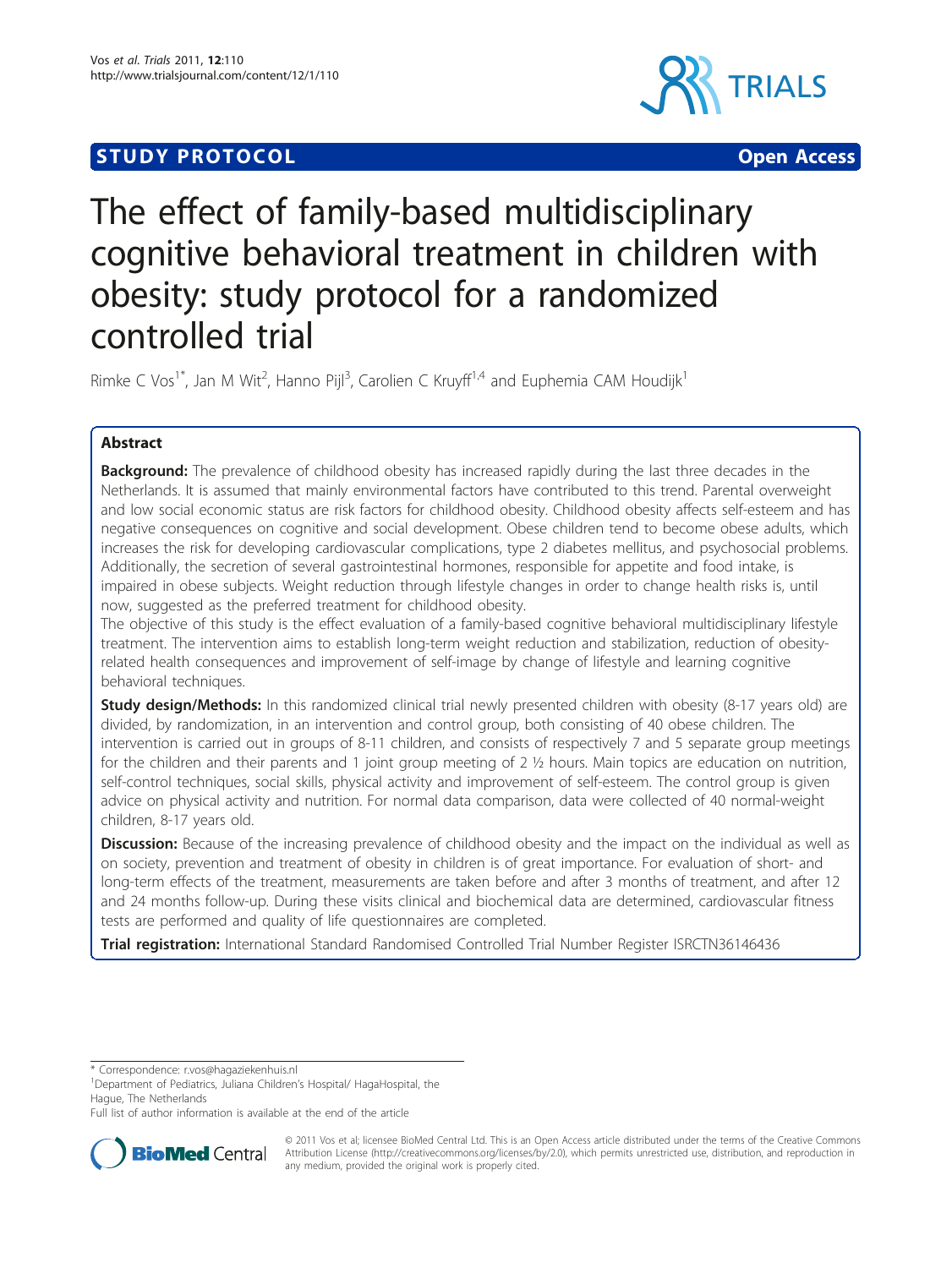#### Background

During the last three decades the prevalence of childhood obesity has increased dramatically in western countries, including the Netherlands [[1-7\]](#page-9-0). In the Netherlands the highest prevalence of obesity is found in children and adolescents of Turkish and Moroccan origin [[8,9\]](#page-9-0). Other risk factors for developing obesity include parental overweight or obesity, low socio-economic status, and low parental education level [\[4,9](#page-9-0)-[11](#page-9-0)].

The adult cut-off values of BMI for overweight and obesity are 25 and 30 kg/m<sup>2</sup>, respectively, and are related to increased risk for morbidity and mortality [\[1](#page-9-0)]. However, in children BMI is age and gender dependent, so that BMI is usually expressed as standard deviation score (SDS). The working group on childhood obesity of the International Obesity Task Force (IOTF) determined cutoff lines for overweight and obesity in children based on the BMI-SDS that ended at 25 and 30 kg/m<sup>2</sup>, respectively, at 18 years of age, obtained from 6 large growth studies carried out before the obesity epidemic [\[2\]](#page-9-0).

The rapidly increasing prevalence of childhood obesity seen during the last few decades, is mostly the result of an increased food consumption and a change from a more physically active lifestyle to a more sedentary one. Studies indicate that 50% of the children and 80% of the adolescents with obesity will remain obese in their adult life [[12-14\]](#page-9-0). In adults obesity is associated with a higher risk for developing type 2 diabetes mellitus and cardiovascular disease [[15-19\]](#page-9-0) and in children obesity is associated with increased prevalence of hypertension, dyslipidemia and impaired glucose metabolism [[20](#page-9-0)-[27](#page-10-0)]. The clustering of these risk factors is called the Metabolic Syndrome (MS) also known as Syndrome X or the Insulin Resistance Syndrome [[28\]](#page-10-0).

For adults various definitions of the MS have been described. The most commonly used definitions are those proposed by the World Health Organization [[29](#page-10-0)], the National Cholesterol Education Program's Adult Treatment Panel III [\[30](#page-10-0)] and the International Diabetes Federation [[31\]](#page-10-0). These three definitions concur for the essential components (central obesity, hypertension, impaired HDL-cholesterol (HDL), triglycerides (TG) and impaired glucose tolerance). For the pediatric age group several definitions have been proposed, but modifications of the three mentioned definitions for adults are used most often [[32](#page-10-0)-[38](#page-10-0)]. However, consensus on the cut-off levels of the components of the MS for pediatric patients is even more difficult to obtain than for adult patients. One of the reasons may be that in children these cut-off levels are not only influenced by gender and ethnicity, but also by age and pubertal stage. In order to get better insight in the impact of the MS in the pediatric age group an internationally accepted definition is necessary.

Moreover, it has become clear that the adipose tissue is an endocrine organ [\[39,40](#page-10-0)]. It does not just serve as a fat deposit but it secretes a wide range of hormones and other proteins. Obesity represents a chronic state of inflammation, with increased levels of the C-reactive protein (CRP) [[41-43](#page-10-0)] and decreased levels of adiponectin [[44](#page-10-0)-[47\]](#page-10-0). This chronic state of inflammation may be the common soil for the development of insulin resistance and cardiovascular disease. It has been shown that obese subjects, both adults and children, have significantly lower levels of adiponectin compared to normal weight individuals [[44](#page-10-0)-[49\]](#page-10-0). After clinically relevant weight loss, levels of adiponectin increase accompanied by improvement of insulin sensitivity [[48,50](#page-10-0)].

The insulin secretion after consumption of nutrients is regulated by neural and hormonal signals from the gut and the intestine [[51,52\]](#page-10-0). The gastrointestinal tract is the largest endocrine organ responsible for the regulation and signalling response of food intake to the brain [[51,52\]](#page-10-0). Gastrointestinal hormones are the key mediators in these processes of food intake regulation. Several gastrointestinal hormones are impaired in obese persons, including ghrelin [[51-56\]](#page-10-0), peptide YY (PYY) [[51,52,57](#page-10-0)-[59](#page-10-0)] and glucagon-like peptide 1 (GLP-1) [[52,60-64\]](#page-10-0). In contrast to many other endocrine hormones, gut hormones have predominantly short-term actions [\[52\]](#page-10-0).

Ghrelin is a 28 amino acid peptide released from X/Alike cells of the gastric oxyntic glands, and in lower amounts from the small intestine and the hypothalamus [[51](#page-10-0)-[53\]](#page-10-0). Ghrelin is the only gut hormone known to increase food intake. An inverse association is found between circulating levels of ghrelin and BMI, so that obese subjects have lower levels of ghrelin [\[51](#page-10-0)-[54,65-](#page-10-0)[67](#page-11-0)]. There is still much uncertainty about the effect of weight loss on the ghrelin response. Some studies found increased ghrelin levels after weight lost [[51,52,56](#page-10-0)], but others could not confirm this finding [\[56,](#page-10-0)[68\]](#page-11-0).

Both PYY and GLP-1 are synthesised and released after food intake by L-cells of the distal gut [\[51,52,57,59](#page-10-0),[69](#page-11-0)]. For fasting PYY an inverse association is found with BMI, in both adults [[51,52](#page-10-0)] and children [[51,52](#page-10-0),[57,59](#page-10-0)], whereas no significant association with body weight was found for fasting GLP-1 [[52](#page-10-0)]. Postprandial levels of both hormones [[51,52,59,52](#page-10-0),[60-64,](#page-10-0)[70](#page-11-0)] are found to be blunted in obese individuals, and weight loss seems to affect this [[59,52](#page-10-0), [61](#page-10-0)[,71](#page-11-0)]. However, the mechanisms underlying the synthesis and release of especially GLP-1 from L-cells are largely unknown.

Besides these physiological changes, obesity also has a huge impact on the psychosocial well-being of the child with obesity [[7](#page-9-0)[,72-75](#page-11-0)]. Obesity is often associated with feeling ugly, lazy, stupid and with low self-control, which results in a negative self-image and, consequently,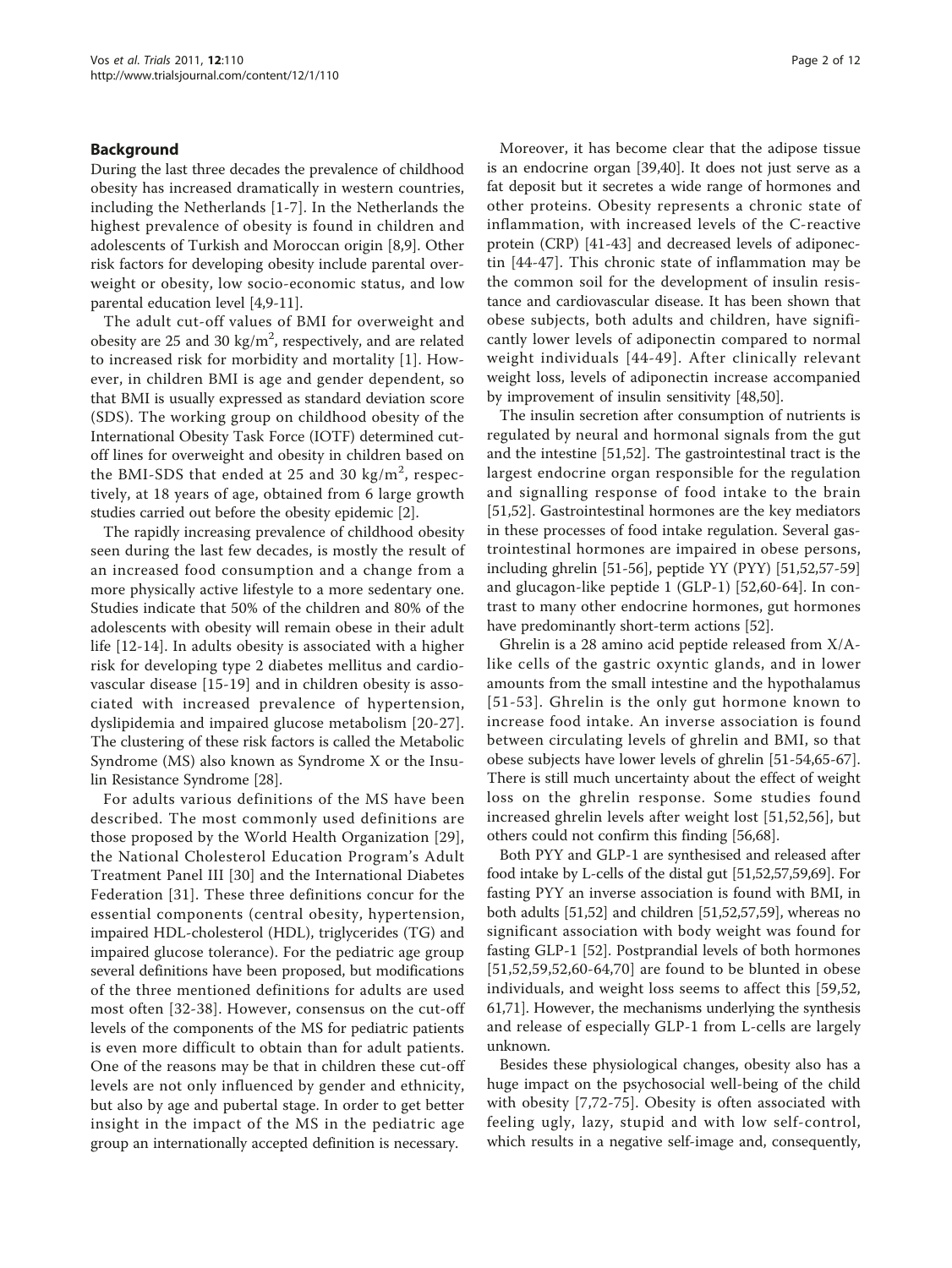social isolation of the obese child. This social isolation can aggravate the obesity because the child can use eating as a coping strategy [\[72,76\]](#page-11-0).

The question which intervention is most effective in treating both the physiological and psychological aspects of childhood obesity has not yet been definitely answered. The recently published update of the Cochrane review 'Interventions for treating obesity in children' [[77](#page-11-0)] included 54 randomized clinical trials on lifestyle interventions, with 36 focusing on (family-based) behaviorally orientated treatment programs. From the 54 included studies on lifestyle interventions, 40 interventions lasted longer than 6 months, 6 of which up to one year and 4 lasting 2 years. The aim of this Cochrane review was to ascertain which intervention is most effective in the treatment of childhood obesity. However, study design, duration of follow up and outcome measures differed significantly in the included studies and it was only possible to give a recommendation. The results of the metaanalysis showed that for the treatment of childhood obesity a behavioral lifestyle intervention, combined with parental involvement, is preferred over standard care or self-help.

The intensity of the intervention appears important for the efficacy, because an observational study, including 129 treatment centers in Germany, Austria and Switzerland [\[78\]](#page-11-0) demonstrated a significantly positive association between BMI-SDS reduction and intensity of the intervention after 24 months follow-up, while there was no association with duration. These authors also found a reduced BMI-SDS in nearly half of the children after 24 months of follow-up, with 25% of them showing a reduction of > 0.5 SDS, which has been demonstrated to be clinically relevant [\[79](#page-11-0)-[81\]](#page-11-0). Younger children (< 12 years) showed significantly higher success rates at 24 months' follow-up.

A major problem with lifestyle intervention programs is the high percentage of incomplete follow-up data due to drop-out or lack of documentation, which makes it very difficult to reliably assess the effectiveness of the treatment. Therefore, in order to accomplish long-term weight loss and health improvement, future research should focus on adequately powered long-term (> 6 months) evaluation of lifestyle interventions, with psychosocial determinants for behavioral change and parental involvement.

#### Objective

The primary aim of this study is the effect evaluation of a family-based multidisciplinary cognitive behavioral treatment on obesity (expressed as body mass index (BMI)-standard deviation score (SDS)) compared to standard care (advice on increased physical activity and dietary changes) in children with obesity. The secondary aim of the study is to investigate the effect of this treatment on changes in waist circumference, insulin sensitivity, inflammation, secretion of gastrointestinal hormones and changes in physical fitness and quality of life, compared to standard care. Furthermore, we aim at assessing the effects of possible predictive factors for the long-term response to treatment.

#### Main research question

1. Do children (8-17 yr.) with obesity show a significant decrease (> 0.5) in BMI-SDS (as defined by Cole et al. [[82\]](#page-11-0)) after 3 months of intensive treatment compared to children who were given advice on increased physical activity and dietary changes?

#### Secondary research questions

1. Do children with obesity have significantly more beneficial effect of 3 months intensive treatment compared to standard care on changes in waist circumference, insulin sensitivity, secretion of gastrointestinal hormones, cardiovascular fitness and quality of life?

2. Will the hypothesized beneficial effects of 3 months intensive treatment in children with obesity persist after 12 and 24 months of follow-up?

3. Are ethnic background of the children, the level of parental education, or the socio-economic status predictive variables for the degree of obesity in these children, and for the success of treatment?

#### Methods/Design

#### Design

The study design is a randomized clinical trial for 2 years.

Newly presented children with obesity referred to the pediatrician are physically examined. If a child meets the inclusion criteria of the study, the pediatrician informs the parents and the child about the study. After written informed consent, the children are randomized to the intervention and control group, after stratification for gender and ethnicity, in two age groups, one from 8 to 12 years and one from 13 to 17 years. An experienced assistant blinded for the study design measures weight and height.

Ethnicity is determined according to self-reports by the parents. For this analysis children are classified as 'Northern European' if both parents report the Northern European ethnicity, and 'Others' if one or both parents report another ethnicity.

To enable comparison of the participants' anthropometric and biochemical data with proper reference data, an age-matched sample of healthy children with normal weight is recruited from the youth health services (Jeugd GGD Haaglanden).

Measurements are taken before  $(t = 0$  months) and after  $(t = 3$  months) the treatment of the intervention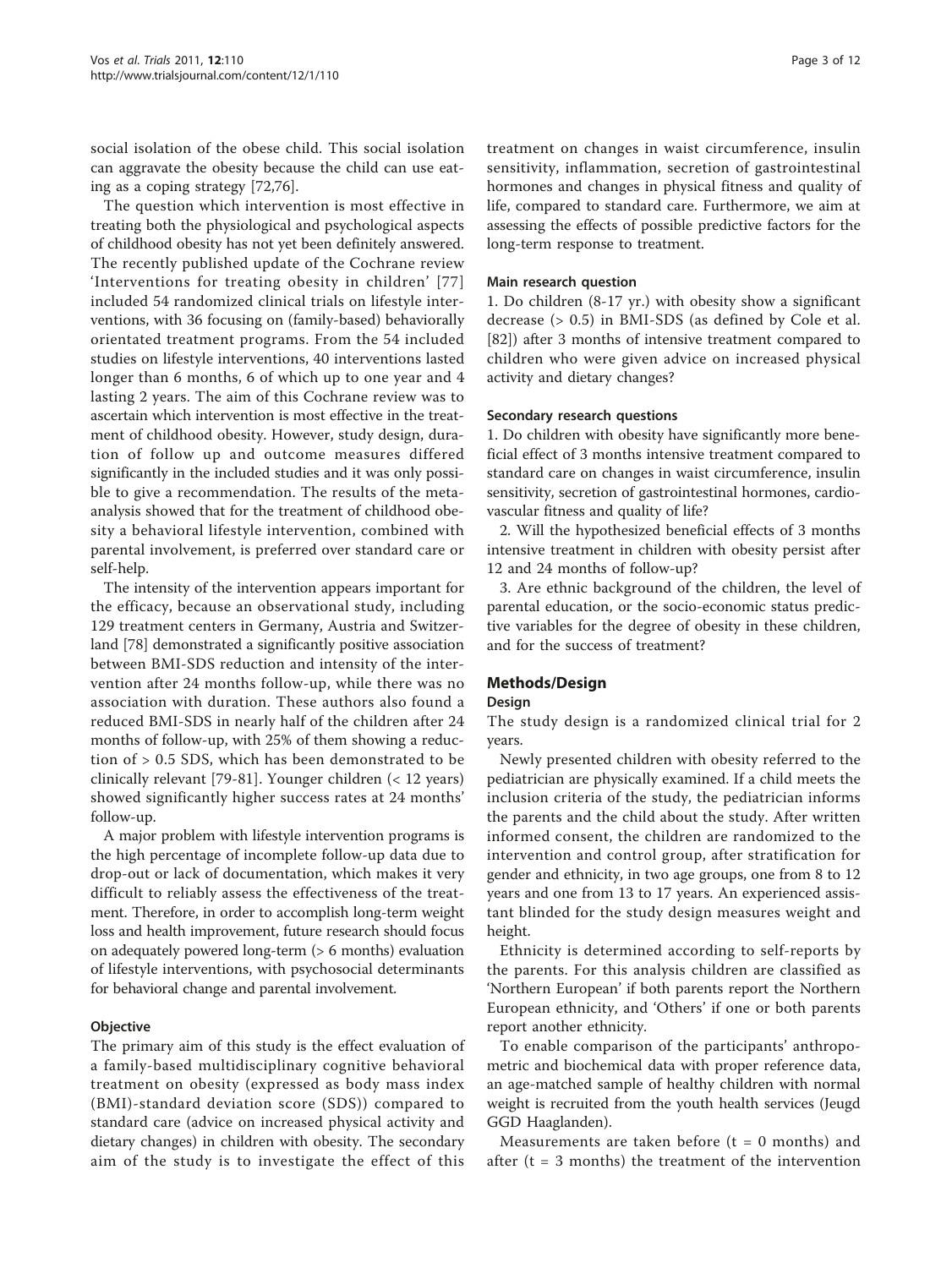group and after a follow-up period of 12 months. For long-term purposes the intervention group is also evaluated after 24 months. The control group is offered the same treatment regimen after 12 months.

The normal weight control group is measured once.

#### Eligibility criteria

Children with obesity (according to Cole et al. [[2\]](#page-9-0)) aged 8-17 years, living in the Hague and in the area around the Hague and referred to a pediatrician, are invited to participate. Reasons for referral are overweight or obesity, and increased risk of co-morbidity (e.g. hypertension, family history of diabetes mellitus and/or hypercholesterolemia and/or cardiovascular disease before the age of 55, Hindustani ethnicity).

Potential participants are excluded if their knowledge of the Dutch language, intelligence or social skills are insufficient to participate in the group. Other exclusion criteria are use of medication that might have an effect on weight loss, medical co-morbidities that could affect participation, or previous enrollment in another cognitive behavioral treatment program with the focus on reducing obesity.

#### Recruitment

During the first pediatric consultation inclusion and exclusion criteria are checked. Motivation and expectations of both children and parents are evaluated; e.g. it is checked whether they understand the reason to participate and know why it is important to reduce body weight, and whether their expectations of the treatment are realistic. Pros and cons of treatment versus no treatment are discussed, as well as alternative treatment options. If the children do not fulfill the inclusion or exclusion criteria an alternative treatment is offered to the parents and the child.

#### Randomization

For the children who meet the inclusion criteria the parents and the children are asked to sign the informed consent. Following informed consent of all participating children and parents the children are stratified by gender and ethnicity ('North European' and 'Other') and randomized to the intervention or control group according to coin-tossing. In order to obtain a similar size of the intervention and control groups, blocked randomization is applied with an allocation ratio of 1:1. Randomization is carried out by a member of the team who does not take part in the treatment. Both the intervention and control groups consist of 40 children per group. The children in the intervention group are divided into smaller groups of 10, depending on the child's age. After randomization, children receive a randomization code. All data are analyzed according to this randomization code. The key to the source data is only known by the researcher and research coordinator. The researcher is familiar with the study procedure, is trained prior to the study and collects all data for this study. The normal-weight control group consists of 40 children, 8-17 years, with normal body weight.

#### Ethic Aspects

This study is conducted in agreement with the 'Declaration of Helsinki'.

Approval is obtained from the regional medical ethical committee Zuid-West Holland. All parents and children gave their written informed consent.

#### **Treatment**

The cognitive behavioral treatment program consists of an intensive phase of three months, followed by booster sessions for a total period of two years. During the intensive phase of the program the intervention group is offered 7 group meetings of 2½ hour and the parents are offered 5 separate parent meetings and 1 meeting together with the children.

The primary goal of the cognitive behavioral treatment is recognition and acknowledgement of the obesity and learning a healthy lifestyle. This is accomplished by health education and by teaching cognitive behavioral techniques.

The secondary goals of the treatment program are a reduction of 10% of the body weight during the intensive phase of the treatment and a further reduction or at least maintenance of the reduced body weight.

A treatment period of at least two years is chosen because it will take time to adapt to a new lifestyle and the risk of relapse is considerable.

Screening phase During the screening phase the children with their parents are seen at two separate occasions individually by a dietitian, a child-physiotherapist, a child-psychologist and a social worker. In this way it is evaluated whether the timing of the treatment is appropriate, and whether there are individual family situations which could interfere with the treatment. Also causal factors of the obesity are discussed and opportunities to establish lifestyle changes are mapped out.

Dietitian During the first consultation the weight and diet history of the child and their family are verified. Also their general knowledge of nutrition and their expectations of the role of a dietitian in helping them to reduce body weight are discussed. At the end of the session the child is asked to make a diet report of two weekdays and one weekend day. During the second session an evaluation of the diet reports is made and information is provided about nutrition and healthy eating behavior according to the traffic light nutritional list.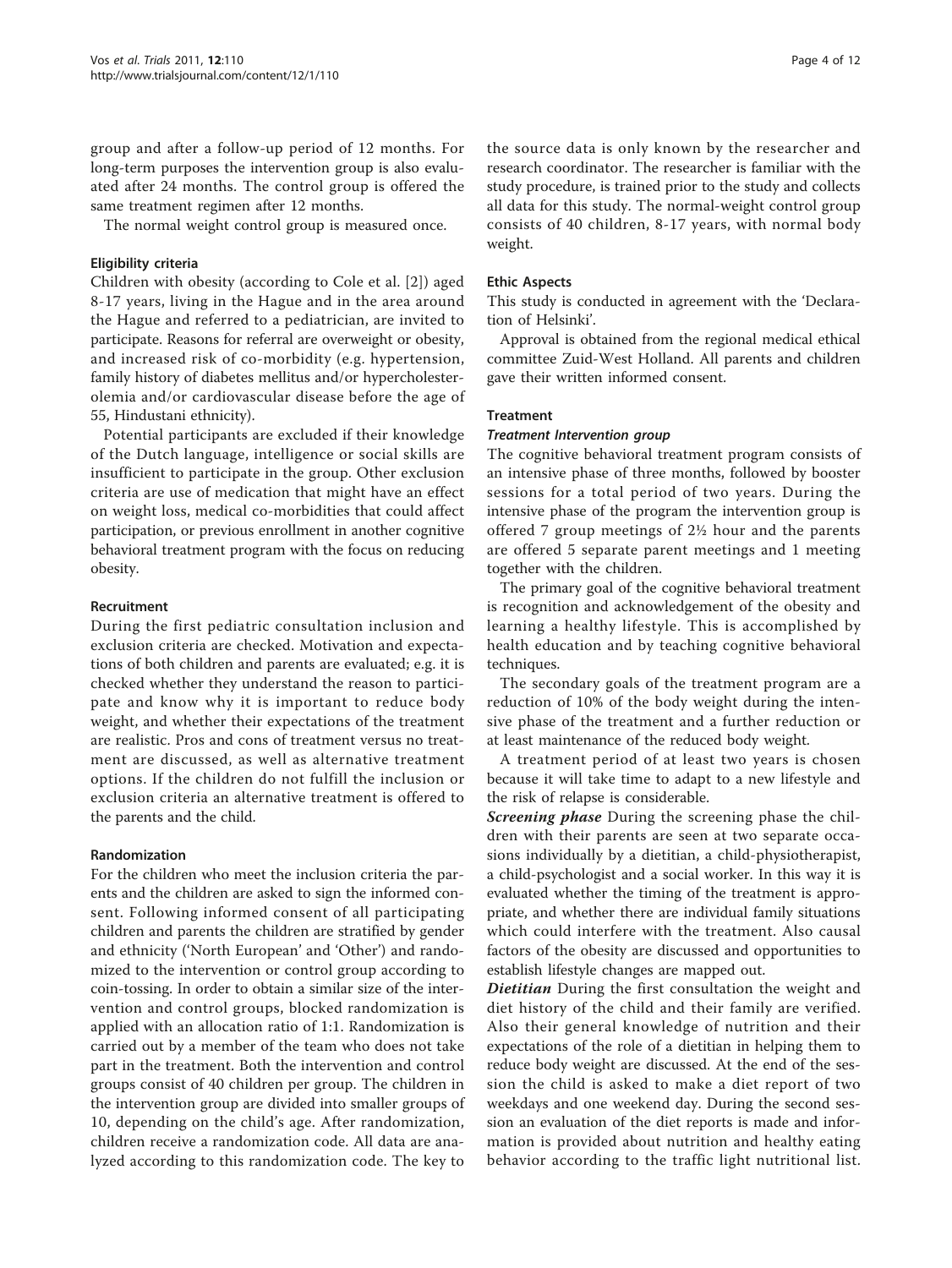The traffic light nutritional list [[83\]](#page-11-0) is divided into several main food groups (e.g. fruits, vegetables, grains, milk and other dairy products, meat, fish, and others). Foods within each group are color coded according to the calorie density per average serving and Dutch standards for health nutrition. The colors, similarly to those of a traffic light, are green for "go", orange for "approach with caution", and red for "stop". The goal of the use of the traffic light nutritional list is not only to reduce calorie intake but more importantly to learn healthy eating behavior. At the end of the second session achievable treatment goals are formulated.

Physiotherapist Current physical activity level and sedentary behavior of the child is reviewed. Energy intake versus energy expenditure is evaluated and visualized for the child by a computer program. With this computer program the child can choose a favorite product from a nutritional list and the program then shows the child the amount of time and intensity of physical activity that is necessary to burn the energy consumed. Also options to change or optimize physical and sedentary activities are debated. The child is advised how to find suitable exercise programs.

Psychologist Most children with obesity do not have sufficient insight in how obesity develops and how to reduce body weight. The role of the child psychologist is to help the child not only to reduce weight by learning cognitive behavioral techniques, but also to deal with and accept their own body.

For the success of the treatment the children must be motivated and able to change behavior. It is explained that the role of the parents during the treatment is that of 'the therapeutic helper'. The degree of suffering with regards to body image and the role of eating and obesity in the family are evaluated as well.

During the individual consultations by the child psychologist several questionnaires are asked to be filled; the 'Dutch Eating Behavior Questionnaire' (Nederlandse Vragenlijst Eetgedrag/ NVE) [\[84](#page-11-0)], the 'Child Behavioral Checklist' (CBCL) [[85\]](#page-11-0), the 'Youth Self Report' (YSR) [[85\]](#page-11-0), the 'Teacher Report Form' (TRF) [[85\]](#page-11-0) and the 'Perceived Competence Scale for Children' (CompetentieBelevenisSchaal voor Kinderen/ CBSK) [[86](#page-11-0)].

Before the child starts with the group sessions individual treatment goals are written down in a contract. It is important that the goals are achievable to avoid disappointment. Also a buddy is chosen by the child who will help to achieve his or her goals.

Treatment Group treatment is a useful way to learn cognitive behavioral techniques especially if groups are limited to 8-10 participants. Children can learn from each other (modeling). Peer group support is especially important for the older children group  $(≥ 12 \text{ yrs}).$ 

Before the first group session the children receive a treatment manual with the objectives and goals of the treatment and, per session, information about the topics discussed. To achieve successful treatment results it is important, at the beginning of the treatment, to focus more on the effort to change habits and the input of the participants and less on the weight reduction goals. This is accomplished by making the child aware of its own actions and way of living that has led to his or her obesity.

Several cognitive behavioral techniques are learned (knowledge, skills and attitude) during the intensive phase of the treatment in order to maintain long-term lifestyle change and body weight reduction. The cognitive behavioral strategies are learned during six sessions of 2½ hours per session. Sessions are given biweekly.

Each session contains the following components:

- Determination of body weight
- Homework discussion and evaluation
- Education
- Physical activity
- Role playing
- Discussing homework for next meeting

• Set goals linked to educational topics of the session

**Parental Involvement** Not only the motivation to change the lifestyle of the children is important, but also the motivation of the parents. Parents must be willing to invest time in the treatment. Separate parallel parent group sessions (5 evenings) are offered by a dietitian and a social worker. In most cases parents do the shopping and food preparation, so for the treatment to be successful parental involvement and support is essential.

The role of parents is that of 'the therapeutic helper' who gives positive feedback to their children and supports the child in a positive way.

Parents should be a role model for their children, giving a good example through eating healthy food, increasing physical activity and decreasing sedentary activity.

#### Children's Group Sessions

Educational topics in session 1 Most children with obesity have negative experiences with group activities. For example, they are often not included in social events or chosen last by peers during sport activities. Therefore, during the first session much time is spent in getting acquainted with each other. A good group bond is important for the effect of the treatment because peer support can be very helpful in the treatment of obese children. During this part of the session children give their individual motivation for participating.

The topic of the second part of this session is nutritional information and the balance between energy intake and energy expenditure. This is explained by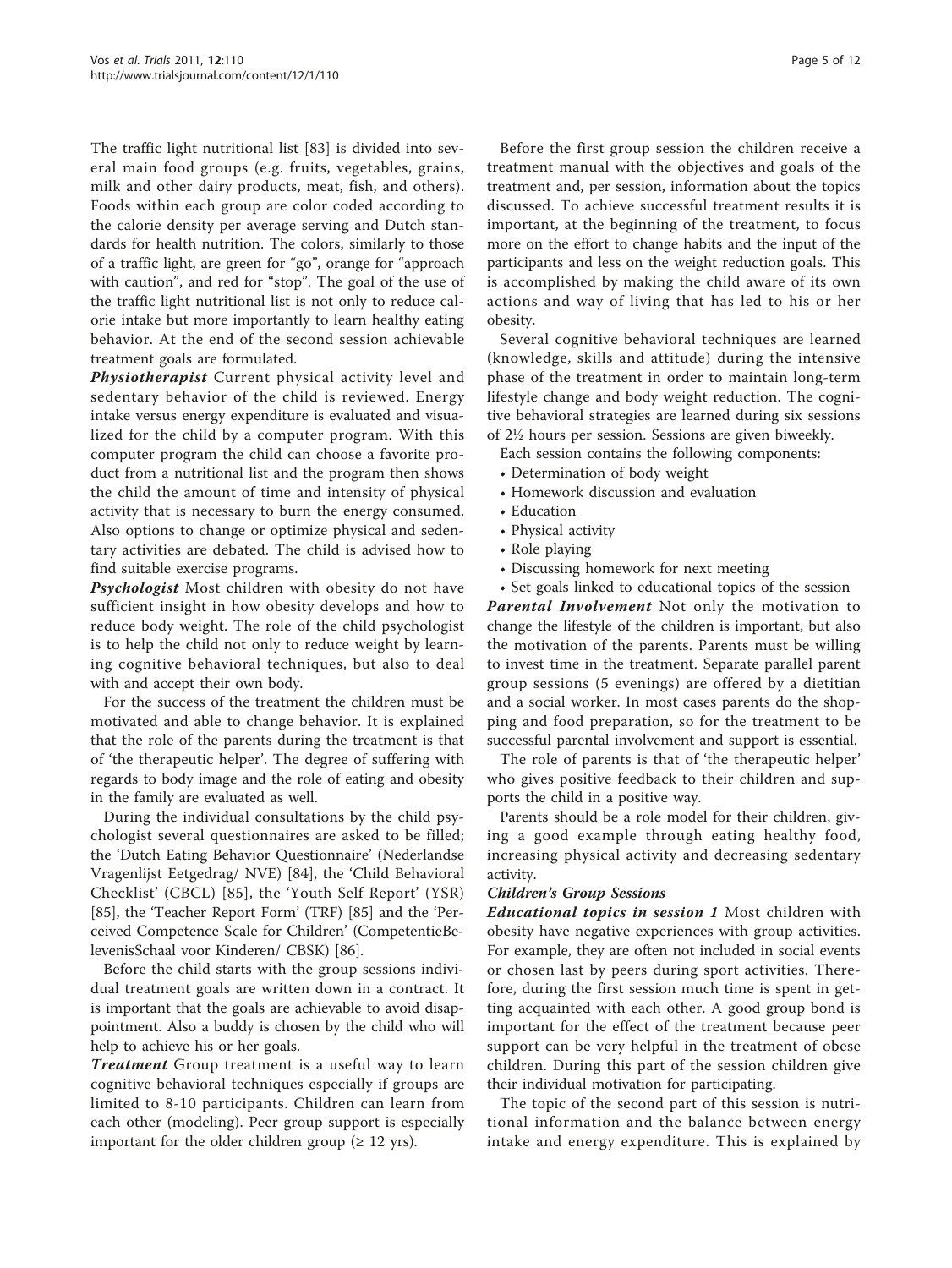using the symbol of a balance. Solutions to improve the misbalance are discussed. When the energy intake part of the balance is greater than the energy expenditure part, energy expenditure must be increased or energy intake must be decreased, or both.

Educational topics in session 2 The main topic of the second session of the treatment phase is again information on healthy nutrition. Different categories of nutrition and quantities of each category linked to a healthy eating pattern are discussed. Children learn how to read product labels and to obtain information on misleading advertisement. They also discuss how to deal with meals (breakfast, lunch, diner, 2 healthy snacks), and how to make healthy choices and develop healthy eating habits (small bits, slow eating, eating at the family table, no other activities during eating). In games the educational topics are rehearsed and participants need to label products according to the traffic light method [\[83](#page-11-0)].

Educational topics in session 3 In this session self-control techniques to cope with difficult situations are taught. Children formulate and acknowledge difficult situations (e.g. birthday parties, holidays, lunch breaks at school, being at home alone). Problem solving alternatives are debated (e.g. to avoid a situation, doing something else, participate in a situation and eat less, or participate followed by extra exercise afterwards). The problem-solving alternatives are rehearsed with roleplaying.

Other psycho-educational topics reviewed during the third session are self-reward (when coping well with a difficult situation) and self-regulation situations (making a plan how to integrate healthy behavior in daily living). Stimulus control is also one of the psycho-educational topics of the third session (remove unhealthy stimuli at home, encourage healthy behavior, eat at the dinner table, reduction of environmental stimuli linked to eating)

Educational topics in session 4 Most people associate obesity with being ugly, lazy or stupid which makes children with obesity often the subject of teasing by peers. The topics of the fourth session are therefore coping with teasing and being teased, how to deal with it and how to react with dignity. The children are explained that there are three coping strategies to deal with this situation; react angry (fight), walk away (flight) or deal with the situation (preferred strategy). Using role-playing the children are taught to react with a dignified, but powerful response. During this session the children are asked to think of someone in their environment who can help them during difficult situations or when they are teased.

Educational topics in session 5 The focus of the fifth session is self-image. Most children with obesity have a low self-image and a low health-related quality of life. Not only other people associate obesity with being ugly, lazy or stupid, but the children also think likewise about themselves. It is difficult for them to mention positive things about themselves. Children are taught to take a positive look at themselves and name positive, nice things or characteristics about themselves and other children in the group.

Educational topics in session 6 During the sixth session the children are given the opportunity to repeat topics discussed during the other sessions. Also cognitive strategies and relapse techniques are taught to maintain newly learned behavior.

#### Parent Group Sessions

Session 1 Parents are given information on the treatment program of the children and what they can expect of their own group sessions. Information on healthy nutrition, product information, quantities, eating moments, eating locations, how to help their children (also when there are children in the family with a normal body weight) are discussed. Parents also receive advice on parenting styles to give strict rules but also manage the family in a pleasant way.

Session 2 During the second session parents are taught how to support their children during the treatment and thereafter by acknowledging the child's efforts and giving positive feedback. It is made clear to the parents that for the treatment to be a success, parental support is very important.

Session 3 Parenting styles are taught during the third session on how to set boundaries and how to limit the sometimes abnormal eating behavior of their child.

**Session 4** During this session topics of the previous sessions are repeated, and questions relevant to the obesity subject are answered.

Session 5 During the last separate parental group session a therapist discusses the role of all other family members with regard to the treatment in the family (e.g. are other family members supportive, how do they cope with the lifestyle changes?).

**Joint Session** During the last session children and parents celebrate the end of the intensive period in a healthy way. Children are asked to make healthy snacks and in this way the children can bring into practice how to cope with a normally difficult situation. Games and activities are planned as well, so children and parents can bring into practice that festive parties can also be associated with fun and social interaction instead of the intake of food alone.

**Follow-up** Booster sessions are a very important component of the treatment of children with obesity. In order to maintain the newly learned behavior booster sessions are necessary during the first two years. The child psychologist and the social worker organize the booster sessions. The topics that are repeated are: problem solving techniques and relapse prevention techniques.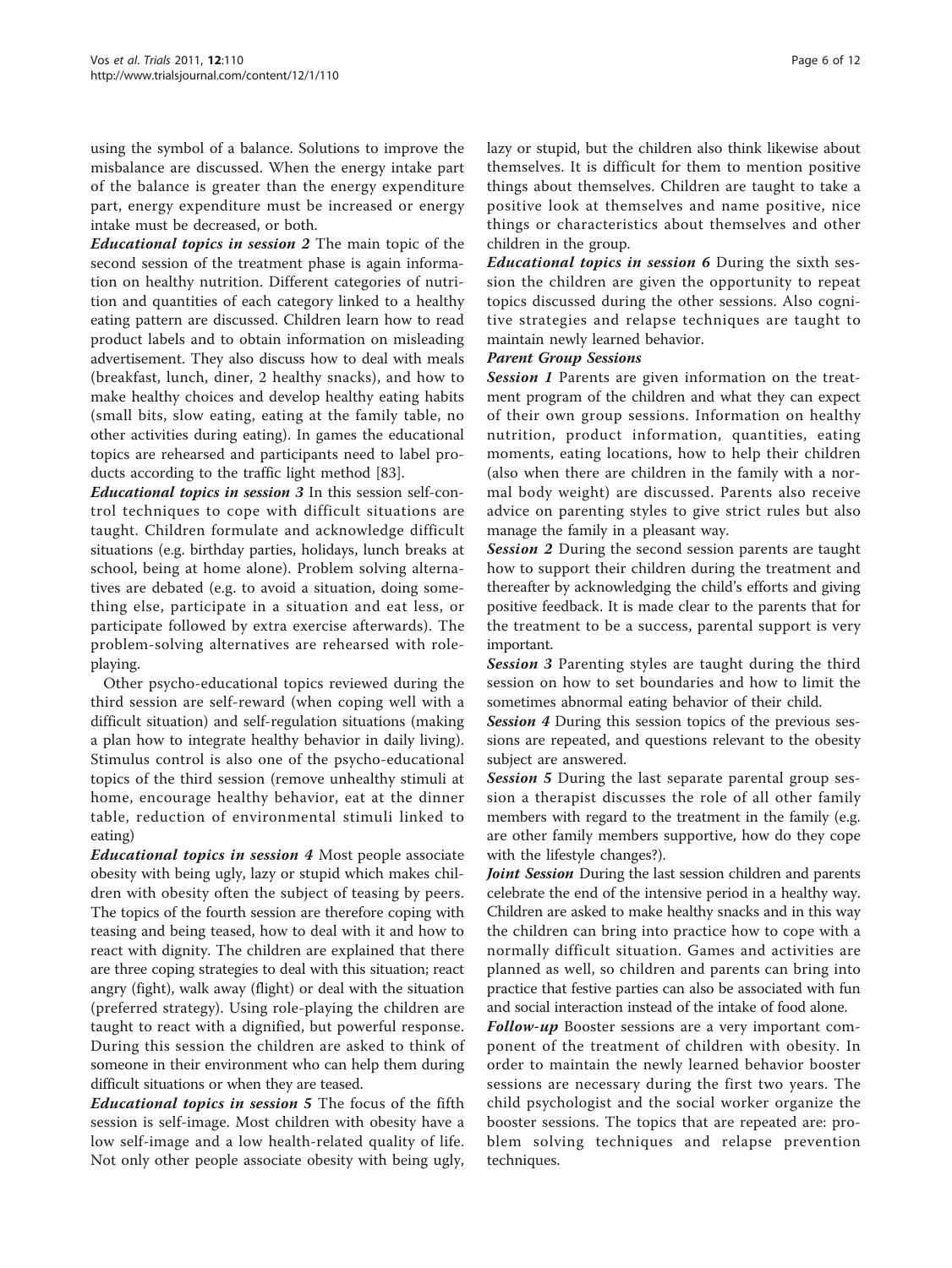#### Treatment Control group

The control group is given an initial physical activity and nutritional advice. After 12 months the children are offered the multidisciplinary treatment. During the 12 months study period the children are seen at start, after 3 months and at the end of the period just before they start the treatment.

#### Study procedures

#### Medical examination

During the first visit to the pediatric clinic general information is collected concerning pregnancy (duration of gestation, smoking, hyperemesis, pre-eclampsy, medication, diabetes) and birth (position of the child during delivery, complications during delivery, birth weight, height, head circumference). Also information on motor and mental development (current educational level) of the child is collected. Furthermore, information on the highest accomplished educational degree and current work of the parents, as well as height, weight and activity level of the parents and other family members and the occurrence of diseases in the family is collected.

At physical examination the occurrence of hirsutism, acanthosis nigricans and possible dysmorphic characteristics is evaluated. Pubertal development is recorded by the pediatrician according to Tanner [\[87\]](#page-11-0). Breast development in girls and genital development in boys is used for pubertal classification into two groups. Boys with genital stage 1 and girls with breast stage 1 are classified as prepubertal, and boys and girls with stage 2-5 are classified as pubertal.

#### Anthropometric parameters

Weight is measured to the nearest of 0.1 kg using an electronic scale (SECA 911, Vogel & Halke, Hamburg, Germany) and height to the nearest of 0.1 cm with a stadiometer (Holtain, limited, Crymych, Dyfed, Britain) in underwear and barefoot. The BMI is calculated as weight / height squared (kg/m<sup>2</sup>). Subjects are classified as obese using BMI gender- and age specific international cut-off levels developed by Cole et al. [[2\]](#page-9-0) BMI expressed as standard deviation score (SDS) for Dutch reference data [\[82](#page-11-0)] is used as the main outcome parameter.

Waist circumference (WC, in cm) is measured with an anthropometric tape midway between the lower rib margin and the iliac crest at the end of gentle expiration. The waist to height ratio (WC/Ht) is calculated as WC/height, both measured in centimeters.

Blood pressure measurements (Criton Dinamap, No. 8100) are performed in a relaxed sitting position, in duplicate; the last measurement is used for analyses.

#### Blood sample analysis

With the participant in the supine position, blood samples are taken by venipuncture after an overnight fast.

Before blood sampling, the fasting state is verbally confirmed by the participant and the parent. Fasting blood samples are taken to determine glucose, insulin, C-peptide, total cholesterol, HDL-cholesterol, LDLcholesterol, triglycerides, free fatty acids, free T4, TSH and inflammation parameters (CRP, adiponectin).

#### Mixed Meal Tolerance Test

The children are asked to consume at least an amount of 150 g of carbohydrates three days prior to the mixed meal tolerance test and continue with their normal daily physical activities. The day before the test the children are asked not to consume any food or drinks after 10 pm, with the exception of tap water.

On the morning of the mixed meal tolerance test the fasting state is verbally confirmed by the participant and the parents. An antecubital intravenous catheter is placed for blood sampling. Fasting blood samples are taken twice with an interval of 15 minutes ( $t = -15$  and  $t = 0$ ). After the second fasting blood sample is taken, the participant receives a mixed meal bolus of 200 mL (Nutridrink Yoghurt Style, Nutricia, Zoetermeer, The Netherlands). The mixed meal bolus consists of 49% carbohydrates, 35% lipids and 16% proteins. After the consumption of the mixed meal bolus, blood samples are taken two times with 15 minutes intervals ( $t = 15$ and  $t = 30$ ) and four times with 30 minutes interval (t-60,  $t = 90$ ,  $t = 120$  and  $t = 150$ ). Blood samples are analyzed and plasma glucose, plasma insulin and gut hormones (Ghrelin, GLP-1, PYY) are determined. In order to be able to analyze levels of the gut hormones GLP-1 and PYY it is necessary to add the enzyme dipeptidyl peptidase IV (DPPIV) to the tubes.

#### Insulin Resistance and Insulin Sensitivity

An index for insulin resistance is calculated according to the Homeostasis Assessment Model for insulin resistance (HOMA-IR) formula: (fasting insulin (mU/mL) × fasting glucose (mmol/L)) / 22.5 [[88](#page-11-0)].

Insulin sensitivity is calculated using the quantitative insulin-sensitivity check index (QUICKI) formula: 1/(log fasting insulin  $(mU/L)$ +log fasting glucose  $(mg/dl)$  [[89](#page-11-0)].

#### Voluntary Maximal Exercise Test

The physical fitness of the children is determined by a voluntary maximum exercise test on a treadmill using breath-by-breath analysis and plots according to Wasserman [[90\]](#page-11-0).

The exercise test consists of three stages; a reference stage (2 minutes rest measurement prior to the exercise test), the test stage (the exercise test till voluntary exhaustion) and a recovery stage (2 minutes recovery measurement in rest after the exercise test). The test stage starts with a velocity of 4 km/h and an angle of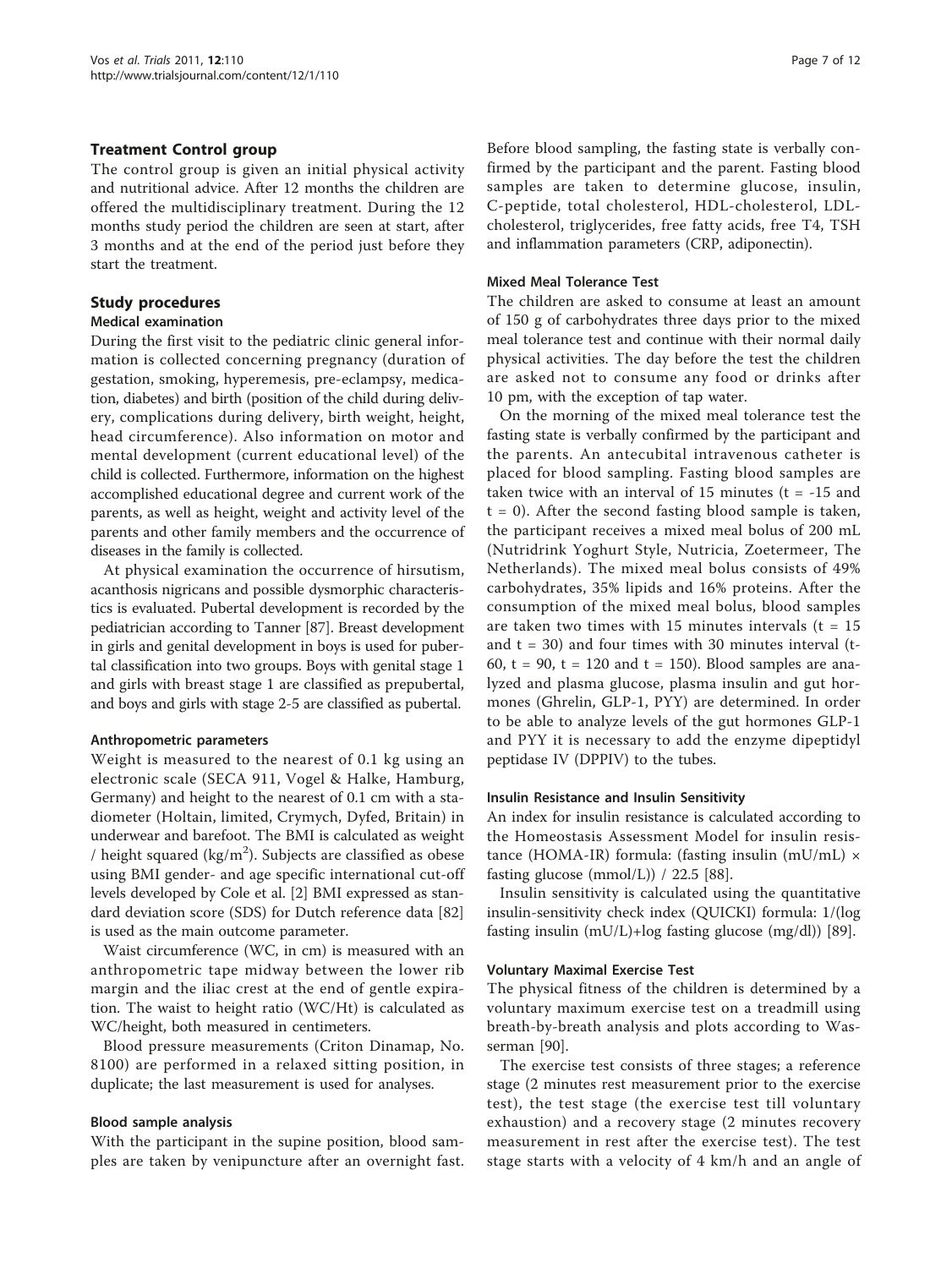0% during 1 minute. Every minute the velocity is increased with 0.5 km/h and the angle with 2%, till voluntary exhaustion. During the test the participants are encouraged to exert a maximum effort. At the end of the test the children are asked to grade the level of exhaustion by using the Borg scale [[91](#page-11-0)] and the reason to stop.

In adults a maximum effort is achieved when two of the following criteria are fulfilled:

- The difference in heart rate between the last two stages was less than 5 beats per minute.
- The difference in  $VO<sub>2</sub>$  was less than 100 mL/min between the last two stages.
- A Respiratory Exchange Ratio (RER) of  $> 1.0$ .

However, the first two criteria are not always found in adults and rarely in children. Therefore, in this study peak values are referred to instead of maximum values. Peak values are reached when the children look physically exhausted and a RER of  $> 1.0$  is accomplished. The physical fitness is calculated from the absolute peak value of oxygen uptake, standardized to age and gender (VO2peak-SDS). Yet the absolute peak oxygen uptake in obese can give an overestimation of the real physical fitness because of their increased body size [\[90](#page-11-0)]. For that reason also the peak oxygen uptake adjusted for body weight, age and gender (VO<sub>2peak</sub>-SDS-kg) is determined to establish a more realistic value for the physical fitness.

#### Health Related Quality of Life

The health related Quality of Life (HRQOL) of the children is determined by the questionnaires DISABKIDS and KIDSCREEN [\[92\]](#page-11-0). The DISABKIDS and KIDSC-REEN projects developed an instrument with a generic part (KIDSCREEN), and a chronic generic part (DISAB-KIDS). The KIDSCREEN part of the questionnaire is suitable for children aged between 8-18 years, and the DISABKIDS part for children aged between 4-18 years. The generic part of the questionnaire is used to compare children with a disease with healthy children. For this part only the child version is used. With respect to DISABKIDS, also the parental version is used, to compare the HRQOL reported by the child with the child's HRQOL from the parents' view.

The KIDSCREEN contains 52 questions divided over 10 subscales of 3-7 items each. The DISABKIDS part of the questionnaire contains 37 questions divided over 6 subscales of 6-7 items each. Every question can be answered by choosing from 5 options: never, almost never/ seldom, average/ sometimes, quite often, always. The items are scored on a 5-point scale (0-4). Both parts are scored by summing the responses for the 52 and 37 items, respectively, after adjustment for the negative items, and expressed as percentages between 0-100. A higher score reflects a better HRQOL.

KIDSCREEN is used to compare the HRQOL of the children with obesity with a normal weight control group and DISABKIDS to compare the obese children in the intervention group with the children in the obese control group. The KIDSCREEN questionnaire has demonstrated a Cronbach a reliability coefficient ranging between .77 and .89 for all ten domains [\[92\]](#page-11-0). The Cronbach a reliability coefficient of the child version of the DISABKIDS ranges between .70 to.87 for children aged 8-12 years and between .77 to.90 for children aged 13- 16 years [[92\]](#page-11-0). A Cronbach a ≥0.7 is considered as good validity.

#### Other questionnaires used during the screening phase of the treatment

#### • Dutch Eating Behavior Questionnaire (Nederlandse Vragenlijst Eetgedrag/ NVE):

The NVE [[84\]](#page-11-0) is administered during the screening phase. It consists of three subscales: Emotional Eating (13 items), External Eating (10 items), and Restrained Eating (10 items). The items are scored on a 3-point Likert-type scale ranging from never to very often. The items in the conditional format also have the response option not relevant. A high score reflects a specific eating behavior of the particular subscale.

The NVE scales have been proven to provide good internal consistency, satisfactory factorial validity and dimensional stability [\[72,84](#page-11-0)].

To assess the child's psychological and social adjustment three versions of the Child Behavior Checklist are asked to fill in. One version is filled in by the parents (Child Behavior Checklist), one by the child themselves (Youth Self Report) and one by a school teacher (Teacher Report Form):

• Child Behavior Checklist (CBCL):

The Dutch version of the CBCL [\[85\]](#page-11-0) is completed during the screening phase by the parents. The questionnaire includes 138 items and yields scores for total behavior problems, internalizing and externalizing behavior of their child. Also three scores for competence are determined (activity, social competence, school competence)

• Youth Self Report (YSR):

The children fill in the YSR [[85](#page-11-0)] version of the CBCL during the screening phase to visualize the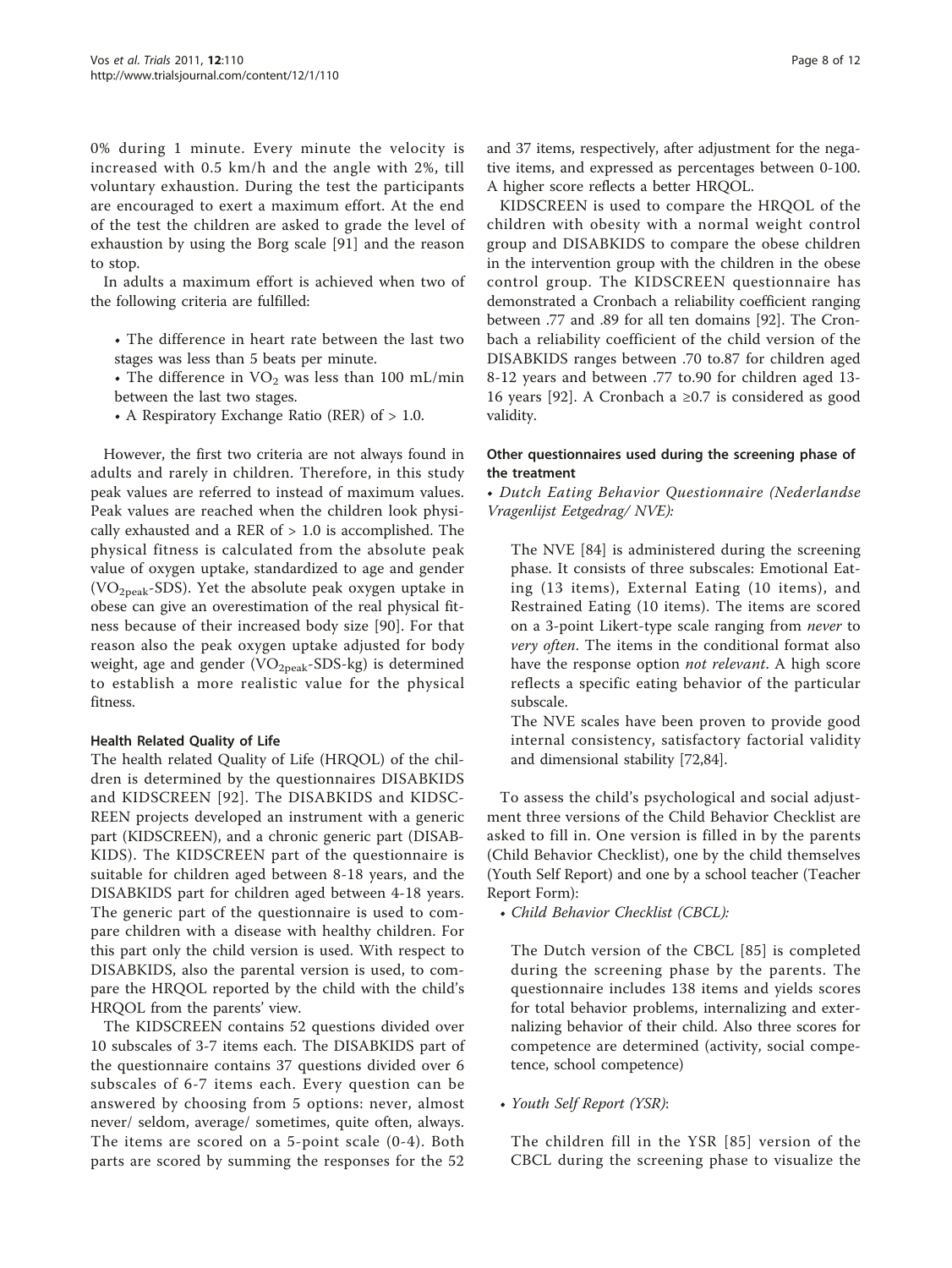child's own view on his or her internalizing and externalizing behavior.

• Teacher Report Form (TRF):

A school teacher of the child fills in the TRF [[85](#page-11-0)] version of the CBCL in order to determine the internalizing and externalizing behavior of the child at school.

• Perceived Competence Scale for Children (Competentie Belevings Schaal voor Kinderen/ CBSK):

The CBSK [\[86\]](#page-11-0) is used during the screening phase to determine the self-perception or self-concept of the child. The CBSC consists of 28 items and assesses the child's self-perception in four different areas of perceived competence; cognitive ability, physical activity, peer relations, and general self-esteem.

#### Type of Analysis

The analyses are performed by using the Statistical Package for Social Science SPSS, v. 17.0 for WINDOWS; SPSS Inc., Chicago, IL, USA) and the level of significance is set to  $< 0.05$ , according to an intention-to-treat analysis.

Data are checked for normality before analysis using descriptive statistics and histograms. Data are expressed as mean ± standard deviation (continuous variables) and as count and percentage (categorical variables), unless specified otherwise.

For the analysis of treatment effect between both obese study groups for continuous data, independent ttests, (M)AN(C)OVA and mixed model for repeated measures are used per time point, adjusted for baseline values. Categorical data are analyzed with the Chisquare test for comparison between groups. In addition, paired t-tests, (M)AN(C)OVA and mixed model for repeated measures are used to compare the parameters within treatment groups over time. For predictive analysis linear and logistic regression analysis is used for continuous dependent variables and binomial variables, respectively.

#### Power Calculation

The sample size of a study was based on the power calculation for unpaired means with normal distribution and can be calculated by the following formula:

$$
N_1 = N_2 = (z_{1-\beta} + z_{1-\alpha/2})^2 \times ((\sigma_1^2 + \sigma_2^2/(\mu_1 - \mu_2)^2))
$$

In this study  $\alpha = 0.05$  and  $\beta = 0.20$  is chosen, so  $z_{1-\alpha/2} =$ 1.96 en  $z_{1-\beta} = 0.84$ .

The results of an unpublished pilot study of the proposed treatment given to children with obesity in our hospital showed a clinically relevant difference of 0.6 BMI-SDS between intervention and control group, and the difference between post-treatment and baseline ranged between  $-2.85$  and  $+0.70$ . The difference between the means is therefore chosen as  $\mu_1$  -  $\mu_2$  = 0.6 and the estimated sigma, under normality assumption, will be  $3.55/4 = 0.89$ , so  $\sigma_1^2 + \sigma_2^2 = 1.58$ .

In the formula this determines a  $N_1 = N_2 = 35$ . Considering the likely phenomenon of drop-out a  $N_1 = N_2 = 40$ is chosen. The sample size is not adjusted for stratification.

#### Burden and risks

For evaluation of short-term, midterm and long-term effects of the treatment, measurements are taken at the beginning of the treatment, after 3 months treatment and after 12 (intervention- and control group) and 24 (intervention group only) months of follow-up. During these three (four) visits a physical examination is performed, cardiovascular fitness measured, a mixed meal test performed and blood samples are taken. Children are also asked to complete a quality of life questionnaire.

#### **Discussion**

The increasing prevalence of childhood obesity and its impact on individuals and society requires effective preventive programs and therapeutic strategies. The study 'Haagse Maatjes': an effect evaluation of a family-based cognitive behavioral multidisciplinary lifestyle intervention, is a randomized controlled trial with a longitudinal design. The study aims to establish long-term weight reduction and stabilization, reduction of obesity related health consequences and improvement of the self-image by a change in lifestyle. In order to adjust to a healthy lifestyle, thinking patterns, level of physical activity and eating behavior of the child with obesity and their family must change. For long term-effect of the treatment it is also important that coping strategies and social skills are taught to children with obesity to deal with low self esteem, low self-control and to teach social skills. Also parental involvement and support are necessary for long-lasting, successful treatment results.

We hypothesize that after the intensive treatment period the intervention group will show a significantly lower BMI-SDS compared to baseline and the control group, and that in subjects with a BMI-SDS decrease of more than 0.5, which is considered a clinically relevant weight reduction [[79,81](#page-11-0),[93](#page-11-0)], a significant health improvement (secondary study outcomes) is attained.

The design of the study is prospective with follow-up measurements at 3, 12 and 24 months. The longitudinal design of the study makes it possible to perform a predictive analysis, rather than only cross-sectional correlations.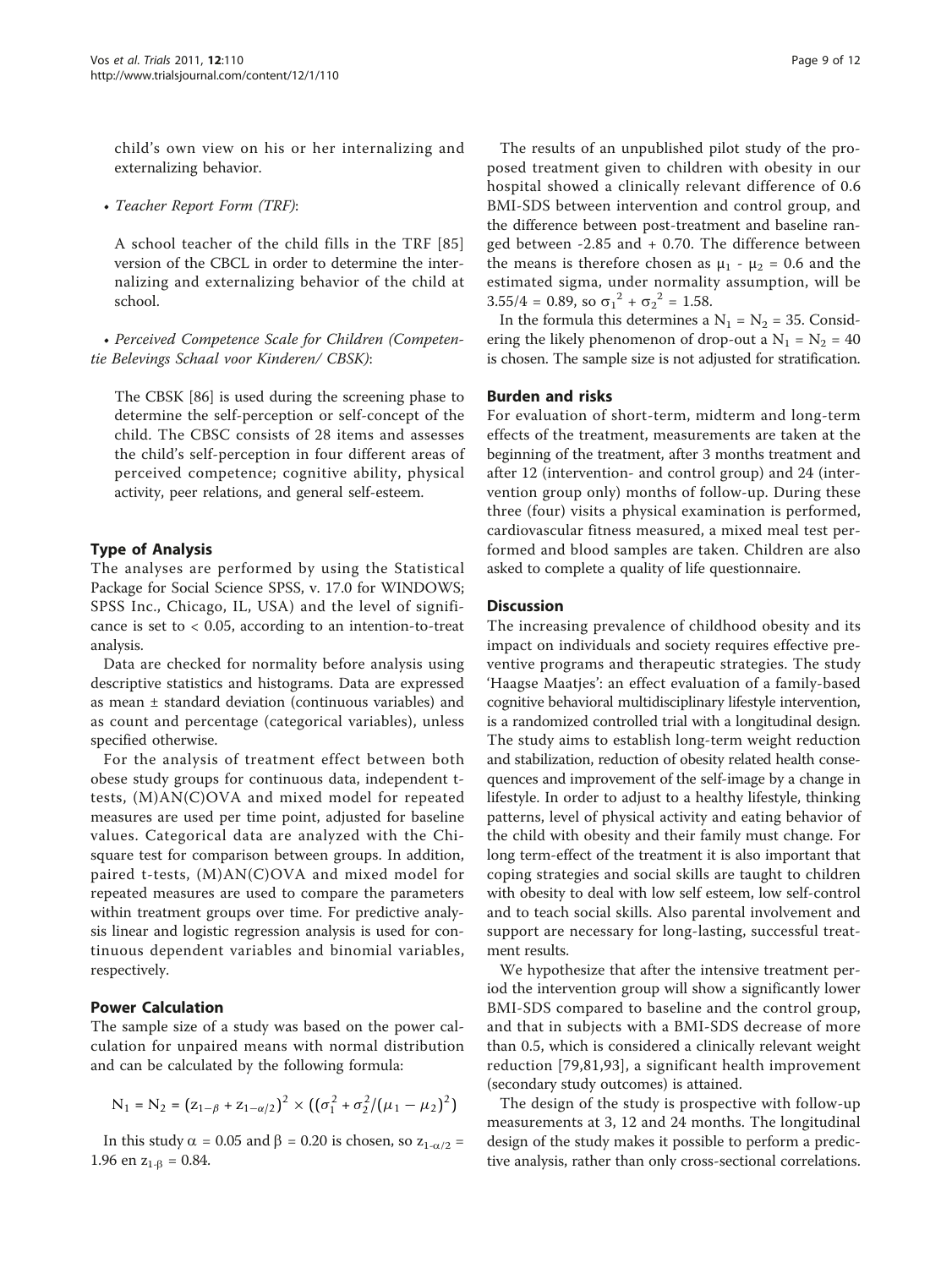<span id="page-9-0"></span>Furthermore, as mentioned by the authors of the Cochrane review [\[77](#page-11-0)], there is an urgent need for interventions with a psychosocial focus for behavioral change and good clinician-family interaction. We believe that with our study design we do focus on these important aspects.

The children in the intervention group are followed for 2 years and those in the control group for 1 year. Children in the control group are offered the treatment after 1 year, since it is preferable to start treatment of obesity as soon as possible. We expect that some children will drop out of the study during or after the treatment phase. In our power calculation a 10% loss to follow-up was accounted for.

The strength of our study is that, next to the evaluation of the changes in BMI-SDS after intensive lifestyle treatment in obese children, we also assess the effect of weight loss on metabolic health status, inflammation, physical fitness, health-related quality of life and secretion of some gastrointestinal hormones.

The results of this study will provide more insight in the long-term effects of a family-based cognitive behavioral multidisciplinary intervention on weight and BMI-SDS, as well as intended health improvement in children with obesity and their family.

#### Abbreviations

BMI: Body Mass Index; BMI-SDS: Body Mass Index Standard Deviation Score; CBCL: Child Behavior Checklist; CBSK: Perceived Competence Scale for Children (CompetentieBelevingsSchaal voor Kinderen); CRP: C-Reactive Protein; GLP-1: Glucagon-like peptide 1; HDL-cholesterol: High Density Lipoprotein Cholesterol; HOMA-IR: Homeostasis Assessment Model for Insulin Resistance; HRQOL: Health related Quality of Life; MS: Metabolic Syndrome; NVE: Dutch Eating Behavior Questionnaire (Nederlandse Vragenlijst Eetgedrag); PYY: Peptide YY; QUICKI: quantitative insulin-sensitivity check index; RER: Respiratory Exchange Ratio; TG: Triglyceride; TRF: Teacher Report Form;  $VO<sub>2peak</sub>SDS = Peak oxygen uptake; adjusted for gender and age;$  $VO<sub>2neak</sub>SDS-kg = Peak oxygen uptake; adjusted for gender age and body$ weight; WC: Waist Circumference; WC/Ht: Waist to Height Ratio; YSR: Youth Self Report

#### Acknowledgements

The study was partly funded by an unrestricted educational grant by Pfizer and an unrestricted educational grant by a non-profit foundation (de Stichting Vrienden van het JKZ). This research was carried out at the Department of Pediatrics, Juliana Children's Hospital (Haga Hospital), The Hague, the Netherlands.

We thank all members of the multidisciplinary team, especially Esther Smit-Hijkoop (dietitian), Alexandra Hotke (child physiotherapist) and Eric Sterenberg (social worker) for their time and patience in treating the children and the participating children and their family. We thank Nutricia BV, Zoetermeer, The Netherlands, for supplying specialized drinks for the mixed meal tests.

#### Author details

<sup>1</sup>Department of Pediatrics, Juliana Children's Hospital/ HagaHospital, the Hague, The Netherlands. <sup>2</sup>Department of Pediatrics, Leiden University Medical Center, Leiden, The Netherlands. <sup>3</sup>Department of Endocrinology and Metabolism, Leiden University Medical Center, Leiden, The Netherlands. 4 Psycho-medical Health Centre de Jutters, the Hague, The Netherlands.

#### Authors' contributions

All authors are responsible for the design of the study and contributed to the intellectual content of the protocol. RCV was responsible for the

implementation of the intervention, data collection, data analysis and drafted the study protocol with suggestions and contribution of all other authors. ECAMH obtained financial support. All authors read and approved the final manuscript.

#### Competing interests

The authors declare that they have no competing interests.

Received: 20 August 2010 Accepted: 6 May 2011 Published: 6 May 2011

#### References

- 1. Obesity: preventing and managing the global epidemic: [Report of a WHO](http://www.ncbi.nlm.nih.gov/pubmed/11234459?dopt=Abstract) [consultation.](http://www.ncbi.nlm.nih.gov/pubmed/11234459?dopt=Abstract) World Health Organ Tech Rep Ser 2000, 894:i-253.
- 2. Cole TJ, Bellizzi MC, Flegal KM, Dietz WH: [Establishing a standard](http://www.ncbi.nlm.nih.gov/pubmed/10797032?dopt=Abstract) [definition for child overweight and obesity worldwide: international](http://www.ncbi.nlm.nih.gov/pubmed/10797032?dopt=Abstract) [survey.](http://www.ncbi.nlm.nih.gov/pubmed/10797032?dopt=Abstract) BMJ 2000, 320:1240-1243.
- 3. Ebbeling CB, Pawlak DB, Ludwig DS: [Childhood obesity: public-health](http://www.ncbi.nlm.nih.gov/pubmed/12241736?dopt=Abstract) [crisis, common sense cure.](http://www.ncbi.nlm.nih.gov/pubmed/12241736?dopt=Abstract) Lancet 2002, 360:473-482.
- 4. Fredriks AM, Van Buuren S, Wit JM, Verloove-Vanhorick SP: [Body index](http://www.ncbi.nlm.nih.gov/pubmed/10648362?dopt=Abstract) [measurements in 1996-7 compared with 1980.](http://www.ncbi.nlm.nih.gov/pubmed/10648362?dopt=Abstract) Arch Dis Child 2000, 82:107-112.
- 5. Hirasing RA, Fredriks AM, Van Buuren S, Verloove-Vanhorick SP, Wit JM: [\[Increased prevalence of overweight and obesity in Dutch children,](http://www.ncbi.nlm.nih.gov/pubmed/11475021?dopt=Abstract) [and the detection of overweight and obesity using international](http://www.ncbi.nlm.nih.gov/pubmed/11475021?dopt=Abstract) [criteria and new reference diagrams\].](http://www.ncbi.nlm.nih.gov/pubmed/11475021?dopt=Abstract) Ned Tijdschr Geneeskd 2001, 145:1303-1308.
- 6. Reilly JJ: [Descriptive epidemiology and health consequences of](http://www.ncbi.nlm.nih.gov/pubmed/16150378?dopt=Abstract) [childhood obesity.](http://www.ncbi.nlm.nih.gov/pubmed/16150378?dopt=Abstract) Best Pract Res Clin Endocrinol Metab 2005, 19:327-341.
- 7. Renders CM, Seidell JC, van Mechelen W, Hirasing RA: [\[Overweight and](http://www.ncbi.nlm.nih.gov/pubmed/15532328?dopt=Abstract) [obesity in children and adolescents and preventative measures\].](http://www.ncbi.nlm.nih.gov/pubmed/15532328?dopt=Abstract) Ned Tijdschr Geneeskd 2004, 148:2066-2070.
- 8. de Vries SI, Bakker I, van Overbeek K, Boer ND, Harris TB, Hopman-Rock M: kinderen in prioriteitwijken: lichamelijke (in)activiteit en overgewicht Leiden: TNO kwaliteit van Leven; 2005.
- 9. Fredriks AM, Van Buuren S, Sing RA, Wit JM, Verloove-Vanhorick SP: [Alarming prevalences of overweight and obesity for children of Turkish,](http://www.ncbi.nlm.nih.gov/pubmed/16092466?dopt=Abstract) [Moroccan and Dutch origin in The Netherlands according to](http://www.ncbi.nlm.nih.gov/pubmed/16092466?dopt=Abstract) [international standards.](http://www.ncbi.nlm.nih.gov/pubmed/16092466?dopt=Abstract) Acta Paediatr 2005, 94:496-498.
- 10. Nagel G, Wabitsch M, Galm C, Berg S, Brandstetter S, Fritz M, et al: Determinants of obesity in the Ulm Research on Metabolism, Exercise and Lifestyle in Children (URMEL-ICE). Eur J Pediatr 2009.
- 11. Shrewsbury V, Wardle J: Socioeconomic status and adiposity in childhood: a systematic review of cross-sectional studies 1990-2005. Obesity (Silver Spring) 2008, 16:275-284.
- 12. Guo SS, Roche AF, Chumlea WC, Gardner JD, Siervogel RM: [The predictive](http://www.ncbi.nlm.nih.gov/pubmed/8147324?dopt=Abstract) [value of childhood body mass index values for overweight at age 35 y.](http://www.ncbi.nlm.nih.gov/pubmed/8147324?dopt=Abstract) Am J Clin Nutr 1994, 59:810-819.
- 13. Mossberg HO: [40-year follow-up of overweight children.](http://www.ncbi.nlm.nih.gov/pubmed/2570196?dopt=Abstract) Lancet 1989, 2:491-493.
- 14. Must A, Jacques PF, Dallal GE, Bajema CJ, Dietz WH: [Long-term morbidity](http://www.ncbi.nlm.nih.gov/pubmed/1406836?dopt=Abstract) [and mortality of overweight adolescents. A follow-up of the Harvard](http://www.ncbi.nlm.nih.gov/pubmed/1406836?dopt=Abstract) [Growth Study of 1922 to 1935.](http://www.ncbi.nlm.nih.gov/pubmed/1406836?dopt=Abstract) N Engl J Med 1992, 327:1350-1355.
- 15. Eckel RH, Grundy SM, Zimmet PZ: [The metabolic syndrome.](http://www.ncbi.nlm.nih.gov/pubmed/15836891?dopt=Abstract) Lancet 2005, 365:1415-1428.
- 16. Grundy SM, Brewer HB Jr, Cleeman JI, Smith SC Jr, Lenfant C: [Definition of](http://www.ncbi.nlm.nih.gov/pubmed/14744958?dopt=Abstract) [metabolic syndrome: Report of the National Heart, Lung, and Blood](http://www.ncbi.nlm.nih.gov/pubmed/14744958?dopt=Abstract) [Institute/American Heart Association conference on scientific issues](http://www.ncbi.nlm.nih.gov/pubmed/14744958?dopt=Abstract) [related to definition.](http://www.ncbi.nlm.nih.gov/pubmed/14744958?dopt=Abstract) Circulation 2004, 109:433-438.
- 17. Isomaa B, Almgren P, Tuomi T, Forsen B, Lahti K, Nissen M, et al: [Cardiovascular morbidity and mortality associated with the metabolic](http://www.ncbi.nlm.nih.gov/pubmed/11315831?dopt=Abstract) [syndrome.](http://www.ncbi.nlm.nih.gov/pubmed/11315831?dopt=Abstract) Diabetes Care 2001, 24:683-689.
- 18. Lakka HM, Laaksonen DE, Lakka TA, Niskanen LK, Kumpusalo E, Tuomilehto J, et al: [The metabolic syndrome and total and cardiovascular](http://www.ncbi.nlm.nih.gov/pubmed/12460094?dopt=Abstract) [disease mortality in middle-aged men.](http://www.ncbi.nlm.nih.gov/pubmed/12460094?dopt=Abstract) JAMA 2002, 288:2709-2716.
- 19. Reaven GM: [Banting lecture 1988. Role of insulin resistance in human](http://www.ncbi.nlm.nih.gov/pubmed/3056758?dopt=Abstract) [disease.](http://www.ncbi.nlm.nih.gov/pubmed/3056758?dopt=Abstract) Diabetes 1988, 37:1595-1607.
- 20. Bao W, Srinivasan SR, Berenson GS: [Persistent elevation of plasma insulin](http://www.ncbi.nlm.nih.gov/pubmed/8616941?dopt=Abstract) [levels is associated with increased cardiovascular risk in children and](http://www.ncbi.nlm.nih.gov/pubmed/8616941?dopt=Abstract) [young adults. The Bogalusa Heart Study.](http://www.ncbi.nlm.nih.gov/pubmed/8616941?dopt=Abstract) Circulation 1996, 93:54-59.
- Berenson GS, Srinivasan SR, Bao W, Newman WP III, Tracy RE, Wattigney WA: [Association between multiple cardiovascular risk factors](http://www.ncbi.nlm.nih.gov/pubmed/9614255?dopt=Abstract)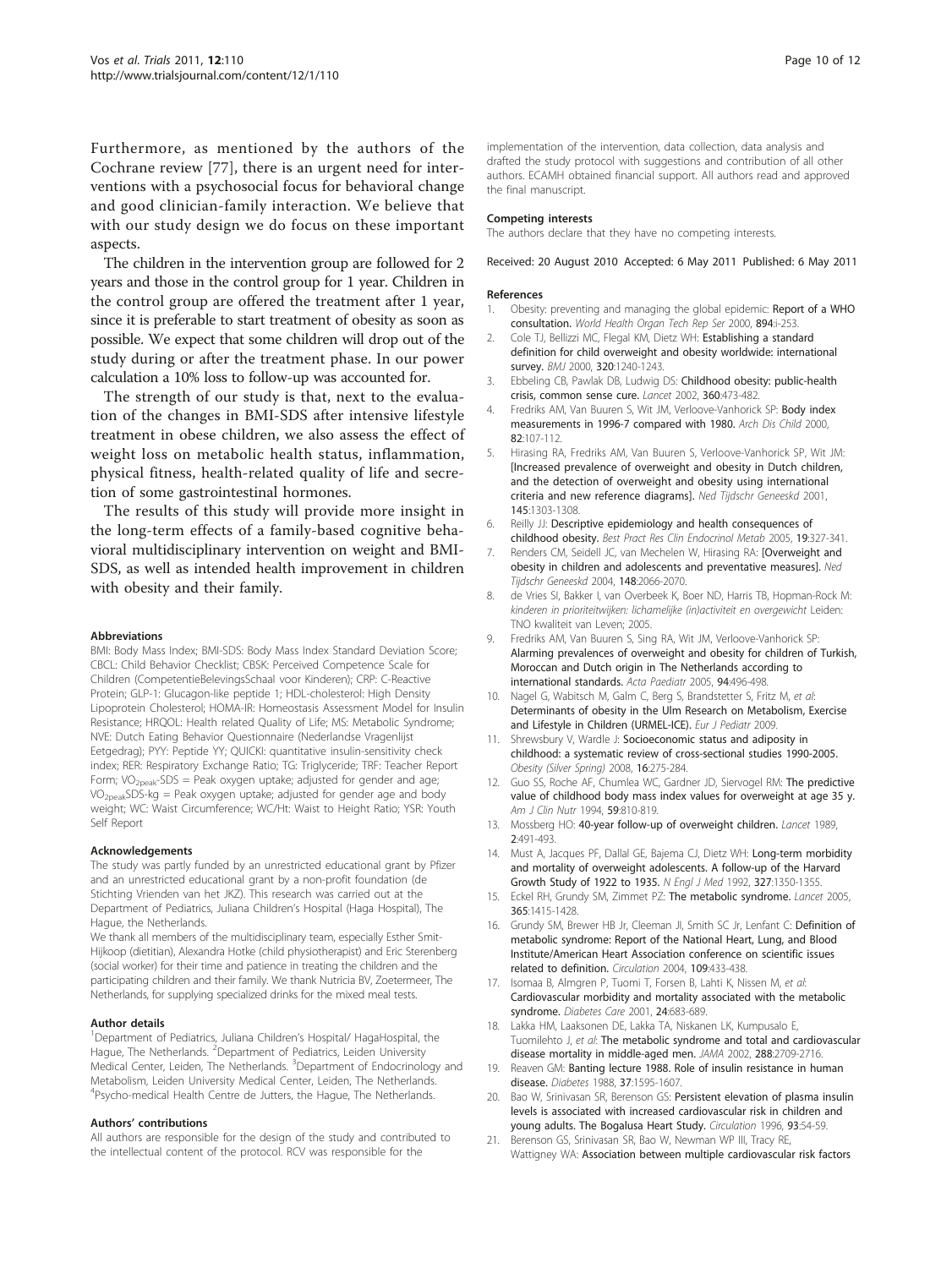<span id="page-10-0"></span>[and atherosclerosis in children and young adults. The Bogalusa Heart](http://www.ncbi.nlm.nih.gov/pubmed/9614255?dopt=Abstract) [Study.](http://www.ncbi.nlm.nih.gov/pubmed/9614255?dopt=Abstract) N Engl J Med 1998, 338:1650-1656.

- 22. Freedman DS, Dietz WH, Srinivasan SR, Berenson GS: [The relation of](http://www.ncbi.nlm.nih.gov/pubmed/10353925?dopt=Abstract) [overweight to cardiovascular risk factors among children and](http://www.ncbi.nlm.nih.gov/pubmed/10353925?dopt=Abstract) [adolescents: the Bogalusa Heart Study.](http://www.ncbi.nlm.nih.gov/pubmed/10353925?dopt=Abstract) Pediatrics 1999, 103:1175-1182.
- 23. Li X, Li S, Ulusoy E, Chen W, Srinivasan SR, Berenson GS: [Childhood](http://www.ncbi.nlm.nih.gov/pubmed/15557363?dopt=Abstract) [adiposity as a predictor of cardiac mass in adulthood: the Bogalusa](http://www.ncbi.nlm.nih.gov/pubmed/15557363?dopt=Abstract) [Heart Study.](http://www.ncbi.nlm.nih.gov/pubmed/15557363?dopt=Abstract) Circulation 2004, 110:3488-3492.
- 24. Magnussen CG, Venn A, Thomson R, Juonala M, Srinivasan SR, Viikari JS, et al: [The association of pediatric low- and high-density lipoprotein](http://www.ncbi.nlm.nih.gov/pubmed/19264243?dopt=Abstract) [cholesterol dyslipidemia classifications and change in dyslipidemia](http://www.ncbi.nlm.nih.gov/pubmed/19264243?dopt=Abstract) [status with carotid intima-media thickness in adulthood evidence from](http://www.ncbi.nlm.nih.gov/pubmed/19264243?dopt=Abstract) [the cardiovascular risk in Young Finns study, the Bogalusa Heart study,](http://www.ncbi.nlm.nih.gov/pubmed/19264243?dopt=Abstract) [and the CDAH \(Childhood Determinants of Adult Health\) study.](http://www.ncbi.nlm.nih.gov/pubmed/19264243?dopt=Abstract) J Am Coll Cardiol 2009, 53:860-869.
- 25. Reinehr T, Wunsch R: Relationships between cardiovascular risk profile, ultrasonographic measurement of intra-abdominal adipose tissue, and waist circumference in obese children. Clin Nutr 2009.
- 26. Ruiz JR, Rizzo NS, Ortega FB, Loit HM, Veidebaum T, Sjostrom M: [Markers of](http://www.ncbi.nlm.nih.gov/pubmed/17492430?dopt=Abstract) [insulin resistance are associated with fatness and fitness in school-aged](http://www.ncbi.nlm.nih.gov/pubmed/17492430?dopt=Abstract) [children: the European Youth Heart Study.](http://www.ncbi.nlm.nih.gov/pubmed/17492430?dopt=Abstract) Diabetologia 2007, 50:1401-1408.
- 27. Sinha R, Fisch G, Teague B, Tamborlane WV, Banyas B, Allen K, et al: [Prevalence of impaired glucose tolerance among children and](http://www.ncbi.nlm.nih.gov/pubmed/11893791?dopt=Abstract) [adolescents with marked obesity.](http://www.ncbi.nlm.nih.gov/pubmed/11893791?dopt=Abstract) N Engl J Med 2002, 346:802-810.
- 28. Despres JP, Lemieux I: [Abdominal obesity and metabolic syndrome.](http://www.ncbi.nlm.nih.gov/pubmed/17167477?dopt=Abstract) Nature 2006, 444:881-887.
- 29. Alberti KG, Zimmet PZ: [Definition, diagnosis and classification of diabetes](http://www.ncbi.nlm.nih.gov/pubmed/9686693?dopt=Abstract) [mellitus and its complications. Part 1: diagnosis and classification of](http://www.ncbi.nlm.nih.gov/pubmed/9686693?dopt=Abstract) [diabetes mellitus provisional report of a WHO consultation.](http://www.ncbi.nlm.nih.gov/pubmed/9686693?dopt=Abstract) Diabet Med 1998, 15:539-553.
- 30. Executive Summary of The Third Report of The National Cholesterol Education Program (NCEP) Expert Panel on Detection, Evaluation, And Treatment of High Blood Cholesterol In Adults (Adult Treatment Panel III). JAMA 2001, 285:2486-2497.
- 31. Alberti KG, Zimmet P, Shaw J: [The metabolic syndrome](http://www.ncbi.nlm.nih.gov/pubmed/16182882?dopt=Abstract)–a new worldwide [definition.](http://www.ncbi.nlm.nih.gov/pubmed/16182882?dopt=Abstract) Lancet 2005, 366:1059-1062.
- 32. Cook S, Weitzman M, Auinger P, Nguyen M, Dietz WH: [Prevalence of a](http://www.ncbi.nlm.nih.gov/pubmed/12912790?dopt=Abstract) [metabolic syndrome phenotype in adolescents: findings from the third](http://www.ncbi.nlm.nih.gov/pubmed/12912790?dopt=Abstract) [National Health and Nutrition Examination Survey, 1988-1994.](http://www.ncbi.nlm.nih.gov/pubmed/12912790?dopt=Abstract) Arch Pediatr Adolesc Med 2003, 157:821-827.
- 33. Cruz ML, Weigensberg MJ, Huang TT, Ball G, Shaibi GQ, Goran MI: [The](http://www.ncbi.nlm.nih.gov/pubmed/14715836?dopt=Abstract) [metabolic syndrome in overweight Hispanic youth and the role of](http://www.ncbi.nlm.nih.gov/pubmed/14715836?dopt=Abstract) [insulin sensitivity.](http://www.ncbi.nlm.nih.gov/pubmed/14715836?dopt=Abstract) J Clin Endocrinol Metab 2004, 89:108-113.
- 34. de Ferranti SD, Gauvreau K, Ludwig DS, Neufeld EJ, Newburger JW, Rifai N: [Prevalence of the metabolic syndrome in American adolescents:](http://www.ncbi.nlm.nih.gov/pubmed/15477412?dopt=Abstract) [findings from the Third National Health and Nutrition Examination](http://www.ncbi.nlm.nih.gov/pubmed/15477412?dopt=Abstract) [Survey.](http://www.ncbi.nlm.nih.gov/pubmed/15477412?dopt=Abstract) Circulation 2004, 110:2494-2497.
- 35. Ford ES, Ajani UA, Mokdad AH: [The metabolic syndrome and](http://www.ncbi.nlm.nih.gov/pubmed/15793189?dopt=Abstract) [concentrations of C-reactive protein among U.S. youth.](http://www.ncbi.nlm.nih.gov/pubmed/15793189?dopt=Abstract) Diabetes Care 2005, 28:878-881.
- 36. Viner RM, Segal TY, Lichtarowicz-Krynska E, Hindmarsh P: [Prevalence of the](http://www.ncbi.nlm.nih.gov/pubmed/15613503?dopt=Abstract) [insulin resistance syndrome in obesity.](http://www.ncbi.nlm.nih.gov/pubmed/15613503?dopt=Abstract) Arch Dis Child 2005, 90:10-14.
- 37. Weiss R, Dziura J, Burgert TS, Tamborlane WV, Taksali SE, Yeckel CW, et al: [Obesity and the metabolic syndrome in children and adolescents.](http://www.ncbi.nlm.nih.gov/pubmed/15175438?dopt=Abstract) N Engl J Med 2004, 350:2362-2374.
- 38. Zimmet P, Alberti KG, Kaufman F, Tajima N, Silink M, Arslanian S, et al: [The](http://www.ncbi.nlm.nih.gov/pubmed/17850473?dopt=Abstract) [metabolic syndrome in children and adolescents - an IDF consensus](http://www.ncbi.nlm.nih.gov/pubmed/17850473?dopt=Abstract) [report.](http://www.ncbi.nlm.nih.gov/pubmed/17850473?dopt=Abstract) Pediatr Diabetes 2007, 8:299-306.
- 39. Ahima RS: Adipose tissue as an endocrine organ. Obesity (Silver Spring) 2006, 14(Suppl 5):242S-249S.
- 40. Kershaw EE, Flier JS: [Adipose tissue as an endocrine organ.](http://www.ncbi.nlm.nih.gov/pubmed/15181022?dopt=Abstract) J Clin Endocrinol Metab 2004, 89:2548-2556.
- 41. Alvarez JA, Higgins PB, Oster RA, Fernandez JR, Darnell BE, Gower BA: [Fasting and postprandial markers of inflammation in lean and](http://www.ncbi.nlm.nih.gov/pubmed/19211818?dopt=Abstract) [overweight children.](http://www.ncbi.nlm.nih.gov/pubmed/19211818?dopt=Abstract) Am J Clin Nutr 2009, 89:1138-1144.
- 42. Balagopal P, George D, Patton N, Yarandi H, Roberts WL, Bayne E, et al: [Lifestyle-only intervention attenuates the inflammatory state associated](http://www.ncbi.nlm.nih.gov/pubmed/15756217?dopt=Abstract) [with obesity: a randomized controlled study in adolescents.](http://www.ncbi.nlm.nih.gov/pubmed/15756217?dopt=Abstract) J Pediatr 2005, 146:342-348.
- 43. Reinehr T, Stoffel-Wagner B, Roth CL, Andler W: [High-sensitive C-reactive](http://www.ncbi.nlm.nih.gov/pubmed/16125526?dopt=Abstract) [protein, tumor necrosis factor alpha, and cardiovascular risk factors](http://www.ncbi.nlm.nih.gov/pubmed/16125526?dopt=Abstract) [before and after weight loss in obese children.](http://www.ncbi.nlm.nih.gov/pubmed/16125526?dopt=Abstract) Metabolism 2005, 54:1155-1161.
- 44. Bacha F, Saad R, Gungor N, Arslanian SA: [Adiponectin in youth:](http://www.ncbi.nlm.nih.gov/pubmed/14747242?dopt=Abstract) [relationship to visceral adiposity, insulin sensitivity, and beta-cell](http://www.ncbi.nlm.nih.gov/pubmed/14747242?dopt=Abstract) [function.](http://www.ncbi.nlm.nih.gov/pubmed/14747242?dopt=Abstract) Diabetes Care 2004, 27:547-552.
- 45. Martin LJ, Woo JG, Daniels SR, Goodman E, Dolan LM: [The relationships of](http://www.ncbi.nlm.nih.gov/pubmed/15870125?dopt=Abstract) [adiponectin with insulin and lipids are strengthened with increasing](http://www.ncbi.nlm.nih.gov/pubmed/15870125?dopt=Abstract) [adiposity.](http://www.ncbi.nlm.nih.gov/pubmed/15870125?dopt=Abstract) J Clin Endocrinol Metab 2005, 90:4255-4259.
- 46. Nemet D, Wang P, Funahashi T, Matsuzawa Y, Tanaka S, Engelman L, et al: [Adipocytokines, body composition, and fitness in children.](http://www.ncbi.nlm.nih.gov/pubmed/12508095?dopt=Abstract) Pediatr Res 2003, 53:148-152.
- 47. Reinehr T, Roth C, Menke T, Andler W: [Adiponectin before and after](http://www.ncbi.nlm.nih.gov/pubmed/15292306?dopt=Abstract) [weight loss in obese children.](http://www.ncbi.nlm.nih.gov/pubmed/15292306?dopt=Abstract) J Clin Endocrinol Metab 2004, 89:3790-3794.
- Fischer-Posovszky P, Wabitsch M, Hochberg Z: [Endocrinology](http://www.ncbi.nlm.nih.gov/pubmed/17533572?dopt=Abstract) of adipose [tissue - an update.](http://www.ncbi.nlm.nih.gov/pubmed/17533572?dopt=Abstract) Horm Metab Res 2007, 39:314-321.
- 49. Ruiz JR, Ortega FB, Warnberg J, Sjostrom M: Associations of low-grade inflammation with physical activity, fitness and fatness in prepubertal children; the European Youth Heart Study. Int J Obes (Lond) 2007, 31:1545-1551.
- 50. Reinehr T, Stoffel-Wagner B, Roth CL: [Adipocyte fatty acid-binding protein](http://www.ncbi.nlm.nih.gov/pubmed/17998029?dopt=Abstract) [in obese children before and after weight loss.](http://www.ncbi.nlm.nih.gov/pubmed/17998029?dopt=Abstract) Metabolism 2007, 56:1735-1741.
- 51. Karra E, Batterham RL: The role of gut hormones in the regulation of body weight and energy homeostasis. Mol Cell Endocrinol 2009.
- 52. Neary MT, Batterham RL: Gut hormones: Implications for the treatment of obesity. Pharmacol Ther 2009.
- 53. Bacha F, Arslanian SA: [Ghrelin suppression in overweight children: a](http://www.ncbi.nlm.nih.gov/pubmed/15728212?dopt=Abstract) [manifestation of insulin resistance?](http://www.ncbi.nlm.nih.gov/pubmed/15728212?dopt=Abstract) J Clin Endocrinol Metab 2005, 90:2725-2730.
- Bellone S, Rapa A, Vivenza D, Castellino N, Petri A, Bellone J, et al: [Circulating ghrelin levels as function of gender, pubertal status and](http://www.ncbi.nlm.nih.gov/pubmed/12035950?dopt=Abstract) [adiposity in childhood.](http://www.ncbi.nlm.nih.gov/pubmed/12035950?dopt=Abstract) J Endocrinol Invest 2002, 25:RC13-RC15.
- 55. Leidy HJ, Gardner JK, Frye BR, Snook ML, Schuchert MK, Richard EL, et al: [Circulating ghrelin is sensitive to changes in body weight during a diet](http://www.ncbi.nlm.nih.gov/pubmed/15181038?dopt=Abstract) [and exercise program in normal-weight young women.](http://www.ncbi.nlm.nih.gov/pubmed/15181038?dopt=Abstract) J Clin Endocrinol Metab 2004, 89:2659-2664.
- 56. Reinehr T, Roth CL, Alexy U, Kersting M, Kiess W, Andler W: Ghrelin levels before and after reduction of overweight due to a low-fat highcarbohydrate diet in obese children and adolescents. Int J Obes (Lond) 2005, 29:362-368.
- 57. Batterham RL, Cohen MA, Ellis SM, Le Roux CW, Withers DJ, Frost GS, et al: [Inhibition of food intake in obese subjects by peptide YY3-36.](http://www.ncbi.nlm.nih.gov/pubmed/12954742?dopt=Abstract) N Engl J Med 2003, 349:941-948.
- 58. Le Roux CW, Batterham RL, Aylwin SJ, Patterson M, Borg CM, Wynne KJ, et al: [Attenuated peptide YY release in obese subjects is associated with](http://www.ncbi.nlm.nih.gov/pubmed/16166213?dopt=Abstract) [reduced satiety.](http://www.ncbi.nlm.nih.gov/pubmed/16166213?dopt=Abstract) Endocrinology 2006, 147:3-8.
- 59. Roth CL, Enriori PJ, Harz K, Woelfle J, Cowley MA, Reinehr T: [Peptide YY is a](http://www.ncbi.nlm.nih.gov/pubmed/16204364?dopt=Abstract) [regulator of energy homeostasis in obese children before and after](http://www.ncbi.nlm.nih.gov/pubmed/16204364?dopt=Abstract) [weight loss.](http://www.ncbi.nlm.nih.gov/pubmed/16204364?dopt=Abstract) J Clin Endocrinol Metab 2005, 90:6386-6391
- 60. Adam TC, Westerterp-Plantenga MS: [Glucagon-like peptide-1 release and](http://www.ncbi.nlm.nih.gov/pubmed/16022753?dopt=Abstract) [satiety after a nutrient challenge in normal-weight and obese subjects.](http://www.ncbi.nlm.nih.gov/pubmed/16022753?dopt=Abstract) Br J Nutr 2005, 93:845-851.
- 61. Adam TC, Jocken J, Westerterp-Plantenga MS: [Decreased glucagon-like](http://www.ncbi.nlm.nih.gov/pubmed/15897480?dopt=Abstract) [peptide 1 release after weight loss in overweight/obese subjects.](http://www.ncbi.nlm.nih.gov/pubmed/15897480?dopt=Abstract) Obes Res 2005, 13:710-716.
- 62. Ranganath LR, Beety JM, Morgan LM, Wright JW, Howland R, Marks V: [Attenuated GLP-1 secretion in obesity: cause or consequence?](http://www.ncbi.nlm.nih.gov/pubmed/8984033?dopt=Abstract) Gut 1996, 38:916-919.
- 63. Tomasik PJ, Sztefko K, Malek A: [GLP-1 as a satiety factor in children with](http://www.ncbi.nlm.nih.gov/pubmed/11972291?dopt=Abstract) [eating disorders.](http://www.ncbi.nlm.nih.gov/pubmed/11972291?dopt=Abstract) Horm Metab Res 2002, 34:77-80.
- 64. Tomasik PJ, Sztefko K, Starzyk J: [Cholecystokinin, glucose dependent](http://www.ncbi.nlm.nih.gov/pubmed/15645696?dopt=Abstract) [insulinotropic peptide and glucagon-like peptide 1 secretion in children](http://www.ncbi.nlm.nih.gov/pubmed/15645696?dopt=Abstract) [with anorexia nervosa and simple obesity.](http://www.ncbi.nlm.nih.gov/pubmed/15645696?dopt=Abstract) J Pediatr Endocrinol Metab 2004, 17:1623-1631.
- 65. Ikezaki A, Hosoda H, Ito K, Iwama S, Miura N, Matsuoka H, et al: [Fasting](http://www.ncbi.nlm.nih.gov/pubmed/12453893?dopt=Abstract) [plasma ghrelin levels are negatively correlated with insulin resistance](http://www.ncbi.nlm.nih.gov/pubmed/12453893?dopt=Abstract) [and PAI-1, but not with leptin, in obese children and adolescents.](http://www.ncbi.nlm.nih.gov/pubmed/12453893?dopt=Abstract) Diabetes 2002, 51:3408-3411.